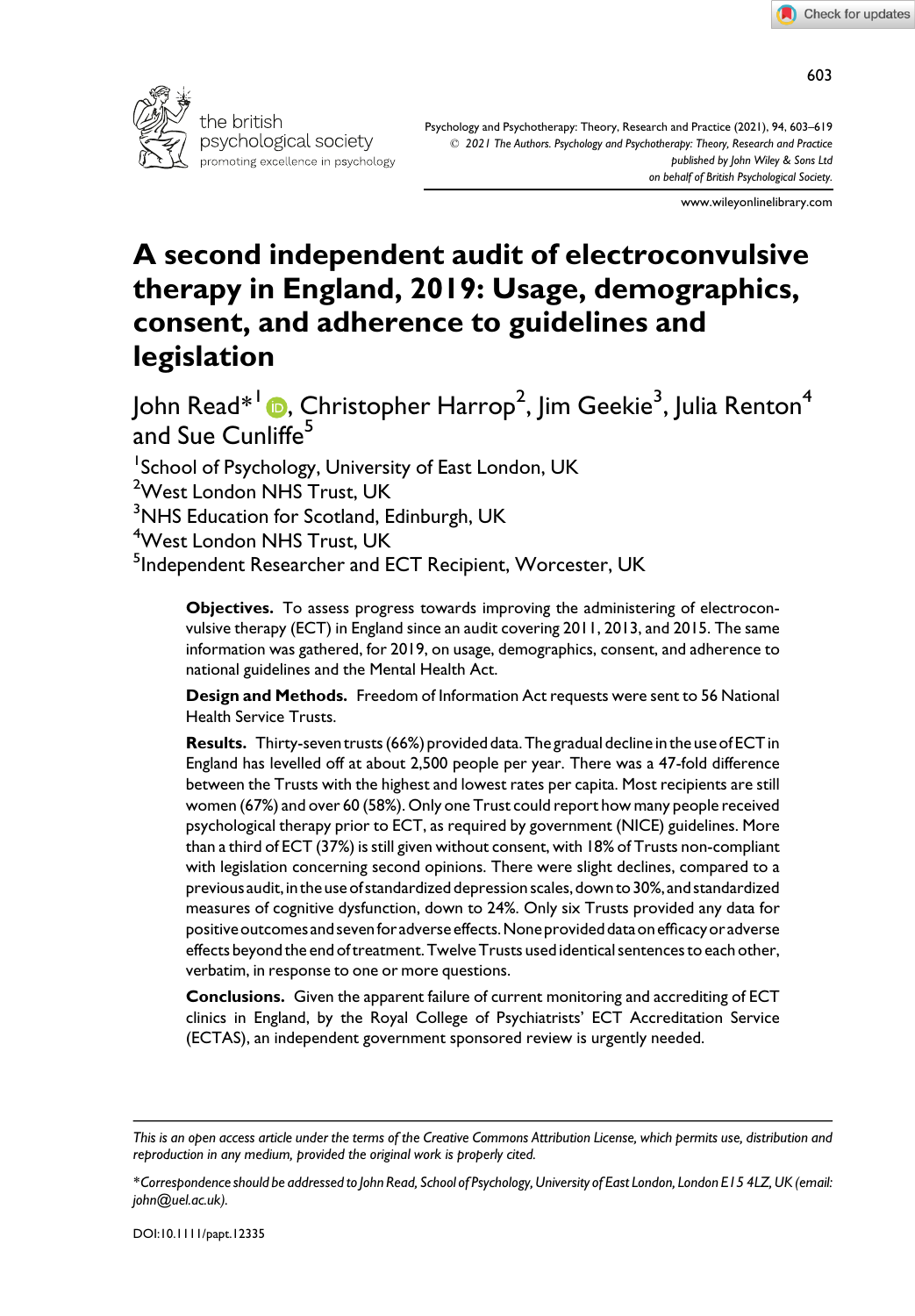# Practitioner points

- Psychologists and other mental health staff should ensure that people are offered evidence-based psychological treatments before being offered E.C.T.
- All staff should ensure that patients are fully informed of the high risk of memory loss and the smaller risk of cardiovascular failure and mortality.
- Individuals receiving ECT should be closely monitored for adverse cognitive effects, and treatment immediately terminated if these become apparent.
- Because of increased risk of memory loss for women and older people, the use of ECT should be kept to a minimum and avoided where possible, with these two groups.

Electroconvulsive therapy (ECT) involves the passing of sufficient electricity through the brain, an average of ten times, over a period of about 3 weeks (Buley, Copland, & Hodge, 2017), to cause a seizure. It remains a controversial psychiatric treatment. Five metaanalyses of research into ECT for depression claim that ECT is effective. A recent review (Read, Kirsch, & McGrath, 2019) found, however, that these meta-analyses had relied on between just one (Mutz et al., 2019) and seven (Pagnin, de Queiroz, Pini, & Cassano, 2004) of 11 studies and paid little attention to the poor quality of these studies, all of which were pre-1986. None of the five meta-analyses identified any studies showing long-term benefits. The review's conclusion that there is no evidence ECT prevents suicide, as often claimed, was subsequently confirmed by a study of 14,810 ECT patients and 58,369 controls (Peltzman, Shiner, & Watts, 2020). The review concluded:

Given the high risk of permanent memory loss and the small mortality risk, this longstanding failure to determine whether or not ECT works means that its use should be immediately suspended until a series of well designed, randomized, placebo-controlled studies have investigated whether there really are any significant benefits against which the proven significant risks can be weighed. (Read et al., 2019).

ECT also remains controversial because of the adverse effects. There is disagreement about what the actual mortality rate is (Read, Bentall, Johnstone, Fosse, & Bracken, 2013; Read et al., 2019). There is reasonable agreement, however, that the leading cause of death is cardiovascular failure. A recent review of 82 studies found that one in 50 patients experience 'major adverse cardiac events' (Duma et al., 2019).

Estimates of persistent or permanent memory loss range from 12% (Sackeim et al., 2007) to 55% (Rose, Fleischmann, Wykes, Leese, & Bindman, 2003), with higher rates among women and older people (Sackeim et al., 2007). There is important anecdotal evidence that some people find ECT very helpful. There are also hundreds of personal accounts online of incapacitating levels of disruption to people's lives. For example: <https://ectjustice.com/ect-survivor-stories/> and [https://www.madinamerica.com/2016/](https://www.madinamerica.com/2016/04/comments-by-shock-survivors-and-their-loved-ones/) [04/comments-by-shock-survivors-and-their-loved-ones/.](https://www.madinamerica.com/2016/04/comments-by-shock-survivors-and-their-loved-ones/) One example is on Medscape (an online resource for physicians), amid a discussion in which the 2019 Read et al review was strongly disputed:

My long-term memory was destroyed. Memories of childhood friends, memories of major events I attended, memories of my training as a psychiatric registrar, academic memories etc. I started struggling with simple spelling and calculations. I basically cannot recall an almost entire 3 years (2004-2006), including the relationship I was in at the time. I never told colleagues about this, as I felt ashamed. But I started talking to other people who had ECT and realized I am not alone'. (Brink, 2020).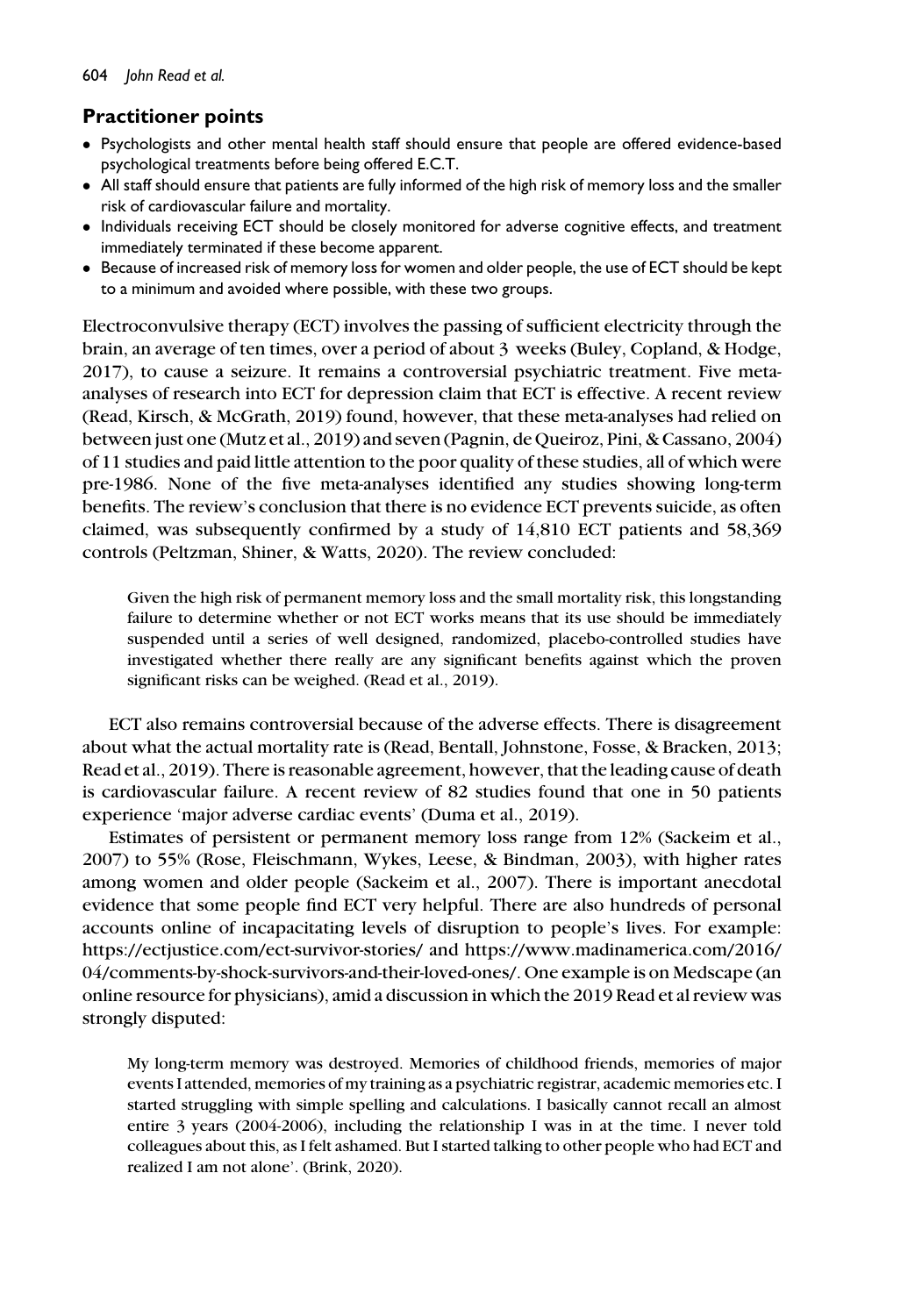A manufacturer of ECT machines, Somatics, recently added 'permanent brain damage' to its list of risks (Schwartzkopff, 2018; Somatics, 2018, p. 4).

Controversy can also be found about whether the frequent use of compulsion is ethical or effective (Breggin, 2008; Read et al., 2013, 2019). The current audit specifically addresses the fact that in England the Mental Health Act requires that, for patients deemed incapable of giving consent, the SOAD ('second opinion appointed doctor') must consult two other persons, one of which must be a nurse and the other someone 'who is neither a nurse nor a registered medical practitioner' (Department of Health & Ministry of Justice, 2009).

Some consider ECT the treatment of choice for several disorders. Others argue it should never be used. The UK government guidelines (National Institute of Clinical and Health Excellence, 2017) state:

Consider ECT for acute treatment of severe depression that is life-threatening and when a rapid response is required, or when other treatments have failed.

Do not use ECT routinely for people with moderate depression but consider it if their depression has not responded to multiple drug treatments and psychological treatment.

Perhaps all these diverse views about ECT explain why a review of 70 studies found 'large variation between continent, countries and regions in utilization, rates and clinical practice' (Leiknes, Jarosh-von Schweder, & Hoie, 2012, p. 296). A recent audit found a 12-fold difference in usage per capita between the highest and lowest using regions of England (Read, Harrop, Geekie, & Renton, 2018), rendering the chances of people getting ECT a geographical lottery, apparently dependent on the preferences of individual psychiatrists. What is consistent, almost everywhere, is that twice as many women as men receive ECT and that the average age is between 60 and 64.

The focus of the current paper is how ECT is administered and monitored. Many countries, including the United States, have no national monitoring process. In England, the Department of Health (2003) stopped publishing annual audits nearly 20 years ago. Since then, the only monitoring has been by the ECT Accreditation Service (ECTAS) which is run by the Royal College of Psychiatrists (RCPsych). Since 2012/2013, ECTAS has also published some national surveys of ECT.

Our previous independent audit (Read et al., 2018) covered three discrete years (2011, 2013, and 2015). The current audit, for 2019, asked the same questions (see Table 1), except for omitting a question about diagnoses in the hope of increasing the return rate (57.1%) by asking fewer questions.

Table 1. Questions in freedom of information request to 56 NHS Trusts

How many patients in total received ECT in 2019?

How many of these were female?

How many of these were over 60?

How many of these were under 18?

How many patients received ECT without receiving a NICE recommended psychological therapy? What measures of clinical outcome were used for patients who received ECT and what were the results? What measures of adverse effects for patients who received ECT were used, and what were the results? How many patients were given ECT without consent?

Which professions did the SOAD consult for patients who did not consent?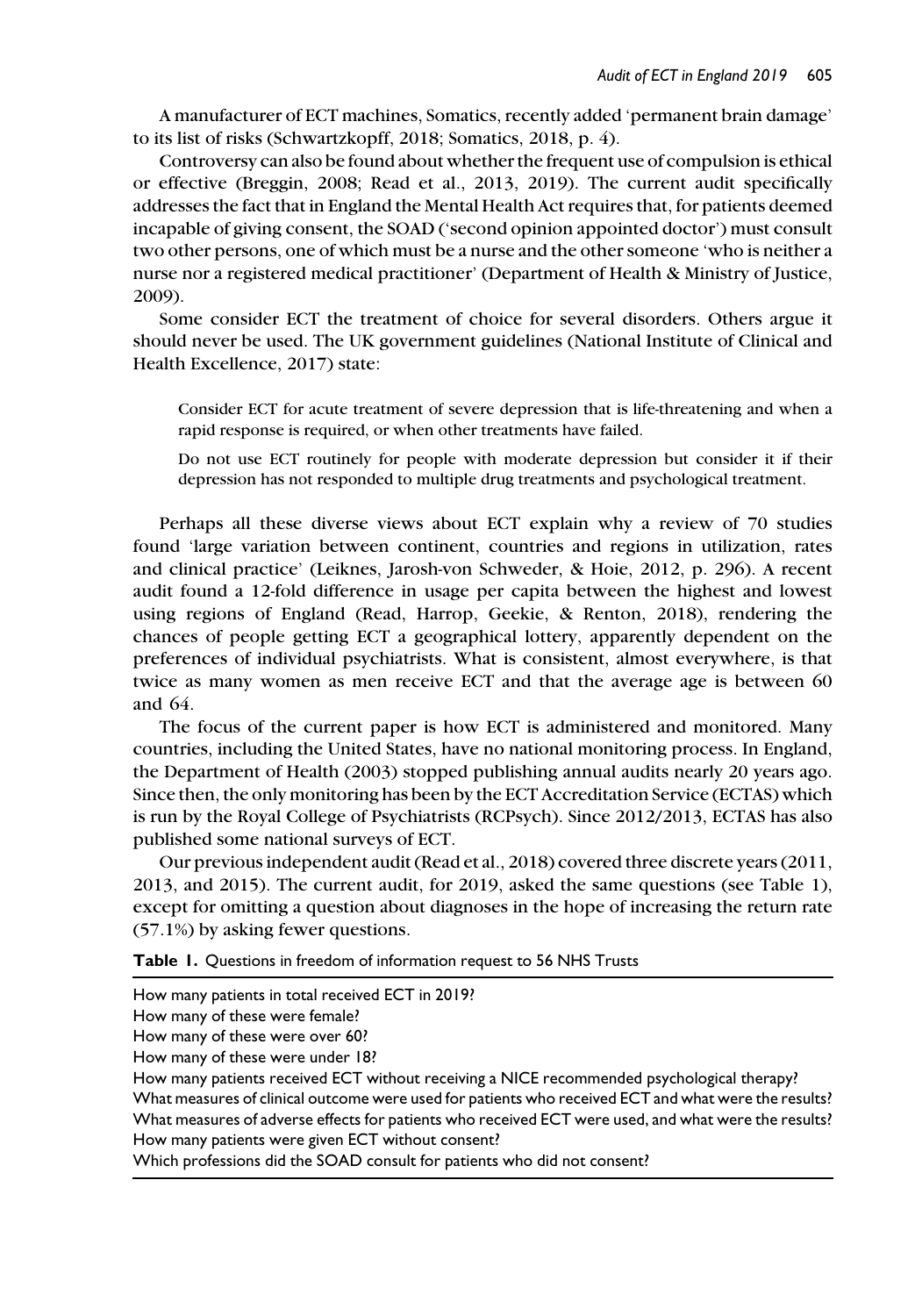## Methods

As for the previous audit (Read et al., 2018) ethical approval was unnecessary as this was also an audit, involving no interaction with, or information about, individual patients.

In June 2020, a Freedom of Information (FOI) Act request was sent to all 56 National Health Service (NHS) Trusts in England providing mental health services. The FOI Act entitles anyone to request information from public sector bodies, which may refuse to comply if the cost would exceed  $£450$ . Several Trusts said, when declining to answer some questions, that this represents one person spending 2.5 days locating, retrieving, and extracting the information.

## **Participants**

Thirty-seven of the 56 Trusts (66.1%) responded with usable data. The number replying to specific questions ranged from 37 to three.

## Data analysis

The data are presented primarily in descriptive format. t-Tests and Pearson correlation coefficients were used to compare some of the findings of the current audit with the previous audit (Read et al., 2018).

## **Results**

The number of people given ECT in 2019, in the 37 Trusts, was 1,964, ranging from 14 (Camden & Islington) and 16 (Gloucestershire) to 143 (Sussex) and 169 (Avon & Wiltshire), with a mean of 53.1  $(SD = 35.8)$ .

The number of people per 100,000 population ranged from 0.2 (Mersey Care) and 0.8 (North West Boroughs) to 9.4 (Avon & Wiltshire, and North Staffordshire), with a mean of  $4.5$  ( $SD = 2.6$ ), representing a 47-fold difference between highest and lowest. Other Trusts with per capita rates more than one standard deviation above the mean were as follows: Nottinghamshire (9.0), Greater Manchester (8.7), Leeds & York. (8.6), and Coventry & Warwickshire (8.1).

## Age and gender

Four of the 35 Trusts answering the relevant question (11.4%) had given ECT to a child (under 18): Avon & Wiltshire; Barnet, Enfield & Haringey; Oxford Health; and Southern Health.

In the 33 Trusts that answered the question, 58.0% of ECT recipients were over 60 (919/1585). Trusts varied from 25.0% (Derbyshire) to 82.1% (Leeds & York) and 88.9% (Mersey Care). For 24 of the 33 Trusts (72.7%), at least half of the people were over 60.

In the 35 Trusts reporting gender, 66.7% of ECT recipients were women (1200/1799). Trusts varied from 38.5% (West London) to 85.7% (Camden & Islington) and 88.0% (Rotherham, Doncaster & South Humber). In 33 of the 35 Trusts, the majority of ECT recipients were female. In 20 of the 35 Trusts (57.1%), twice as many women received ECT as men. In three Trusts (8.6%), four times as many women received ECT.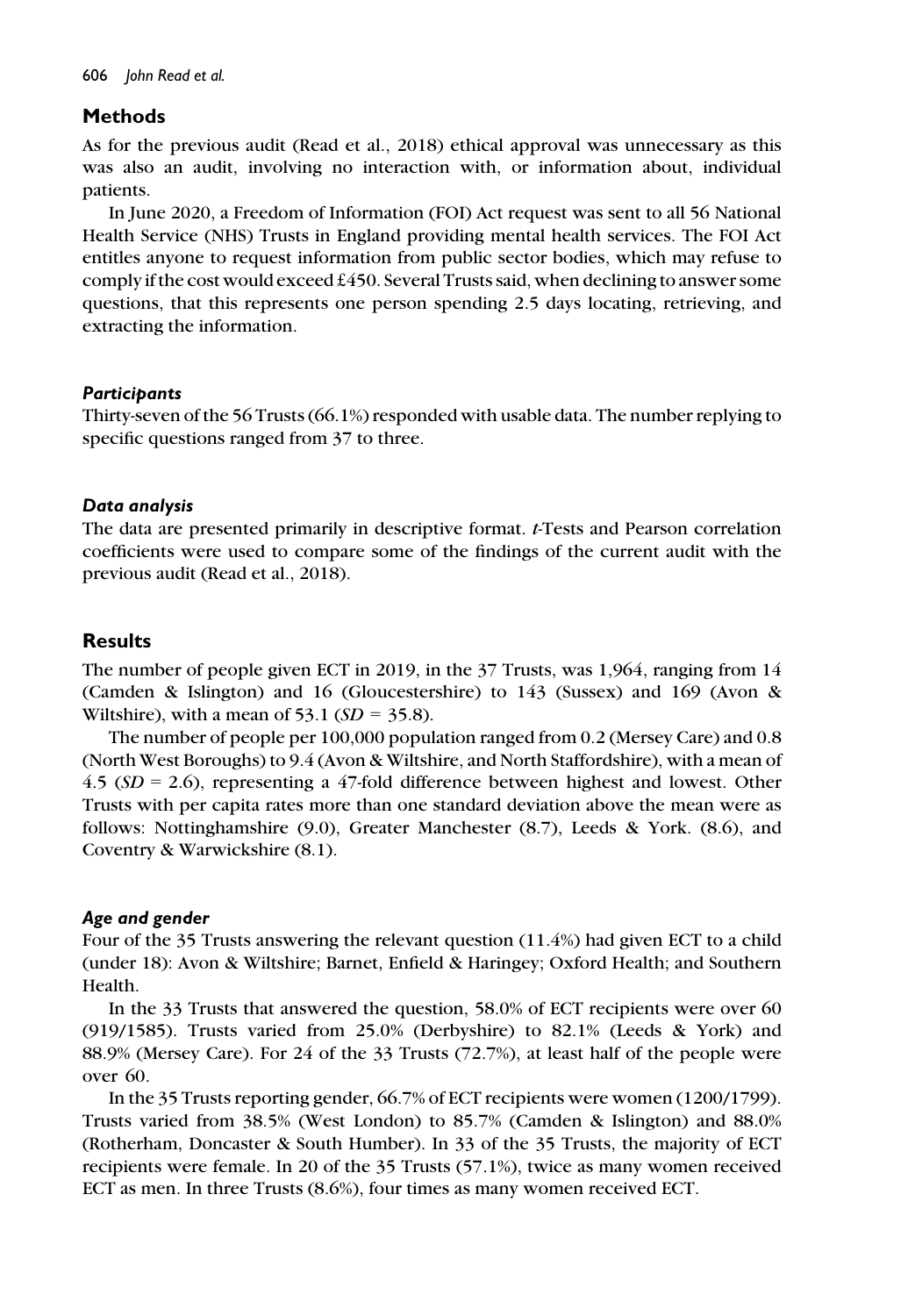#### Psychological therapy

Only three of the 37 Trusts (8.1%) responded to the question about how many people had ECT 'without receiving a NICE recommended psychological therapy?' Only Oxleas actually answered the question, with a number. Three out of 32 ECT recipients had not received psychological therapy. Cheshire & Wirral wrote 'none if it was an appropriate treatment', without indicating how many people therapy had been deemed appropriate for. Sussex, instead of stating how many actually received therapy, wrote 'All of the patients were offered some form of psychological therapy prior to commencing ECT, most of them were severely unwell therefore unable to engage with it'.

#### Consent

Nine Trusts could not say how many people were given ECT against their will. Data from 28 Trusts reveal that 458 out of 1,252 people (36.6%) received ECT without giving consent. Five Trusts reported that nobody had received ECT against their will (Leeds & York; Cambridgeshire & Peterborough; Dorset, Berkshire; and Lincolnshire). At ten Trusts, at least half of patients were given ECT against their will, with the highest rates being at Tees, Esk & Wear Valley (70.7%) and North East London (72.4%).

Fifteen Trusts (40.5%) were unable to provide any response to the question 'When a patient does not consent what professions does the Second Opinion Appointed Doctor consult?' A further eight Trusts responded with exactly the same statement:

SOADs would be obliged to speak to a doctor, nurse and another professional involved in the care of the patient. This may include Occupational Therapists, Psychologists and other therapists.

It is unclear whether these sentences, duplicated verbatim, were aspirational or describing actual practice. 'Would' is not the same as 'do'. Nevertheless, they were counted as responses.

Of the 22 (14  $+$  8) that did provide information, four (18.2%) were not compliant with the Mental Health Act (Section 58), because SOADs were reported to be consulting only with nurses, or not with nurses (SOADs are required to consult with nurse and one other, non-medical, staff member).

## **Efficacy**

**Measures** 

Eight Trusts failed to respond to the question about 'measures of clinical outcome'.

Nine Trusts responded with exactly the same sentence:

All patients having ECT have baseline measures of mood, rated with valid rating scales such as the MADRS. The CGI is also used.

These duplicated responses were considered non-responses because the sentence refers to 'baseline measures' rather than outcome measures.

Of the 20 Trusts that did respond appropriately, 17 (85.0%) mentioned the Clinical Global Impressions (CGI) scale, in which a clinician subjectively assesses improvement on a 7-point scale. Seven (35.0%) used only the CGI. Four used other unspecified or subjective approaches to assessment. Eleven (55.0%) reported using one or more validated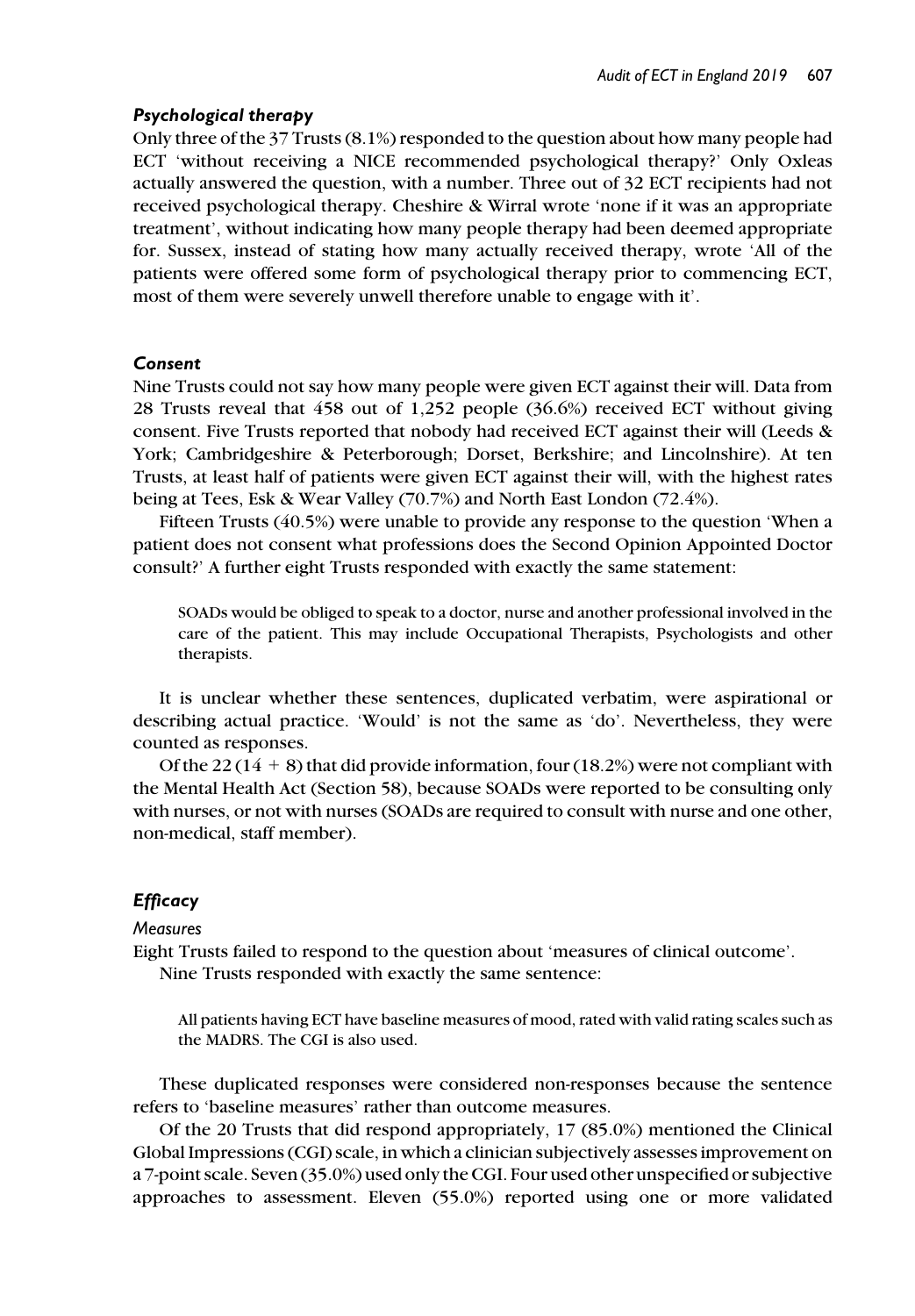depression/mood scales: Hamilton Depression Rating Scale (6); Montgomery-Asberg Depression Rating Scale [MADRS] (5); Hospital Anxiety and Depression Scale (3); and Beck Depression Inventory (1).

Only one (Avon & Wiltshire) mentioned follow-up assessments: 'Follow-up visits or phone calls, where we ask patients for their assessment of the effects of ECT and also repeat memory testing'. The only other Trust indicating that anyone other than psychiatrists were involved was Central & NW London: 'Carers are also consulted regarding their views on the treatment'.

No other Trusts reported directly asking the patients.

#### Data

Only six Trusts (16.2%) provided data. All six used the CGI, based on the 'impression' of the doctor administering, or referring for, the ECT  $(1 - \text{very much improved}; 2 - \text{much})$ improved; 3 – minimally improved; 4 – no change; 5 – minimally worse; 6 – much worse; and  $7$  – very much worse).

Three of the six collapsed the three improved points into 'improved'. Combining the 169 patients from the six Trusts, 88.2% were 'improved', 10.1% showed 'no change', and 1.8% were 'worse'. However, the 79 patients in the three Trusts that used all seven points of the scale reveal a more nuanced picture: 15.2% 'very much improved', 27.8% 'much improved', 44.3% 'minimally improved', and 12.7% 'no change'. Thus, the majority (57%) showed either no change or only minimal improvement.

No data from any validated scales or by anyone other than the doctors, or at any followup point beyond the end of treatment, were reported.

#### Adverse effects

#### **Measures**

Nine Trusts failed to respond to 'What measures were used for the adverse effects of ECT?' Again, multiple Trusts (seven) used exactly the same words: 'Cognitive assessments are done before, during and after treatment'. Of the 28 providing responses (individual or duplicated), nine (32.1%) named one or more validated tests of cognitive function, most commonly the Montreal Cognitive Assessment (8), the Mini-Mental State Examination (4), and the Addenbrooke Cognitive Examination (2). Other responses included 'orientation questions' (4), 'clinical interviews/assessments' (4), the CGI (3), and questions about nausea, headaches, and muscle pain (2).

One Trust (Midlands) wrote: 'Response provided by Staff is that they are not aware of any adverse effects'. Only one Trust (Avon & Wiltshire) mentioned assessment beyond the end of treatment (see above). None referred to any independent assessments by anyone not directly involved in the treatment.

#### Data

Only seven Trusts provided any adverse effects data. Four reported that there had been no cases of adverse effects (Camden & Islington; Cambridgeshire & Peterborough; Midlands; and Sussex). Sussex, however, added: 'Patients were treated with unilateral ECT as indicated in response to complaints about memory disturbance'. Oxleas reported 'One case where Mini-Mental State Examination dropped slightly from 25 to 23'.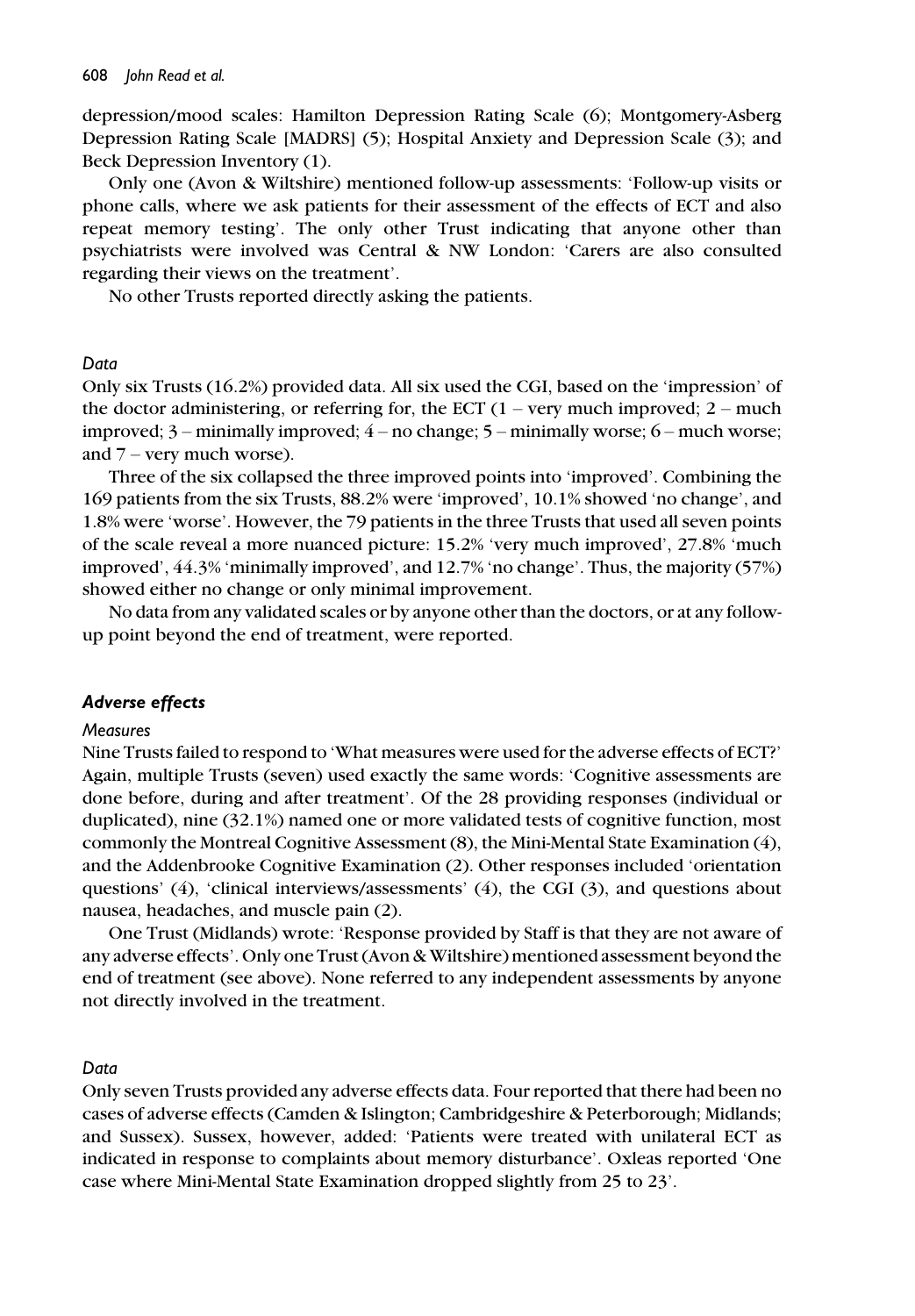Lancashire & South Cumbria reported 'The 6CIT (Six Item Cognitive Impairment Test) is completed before the patient starts ECT, following every 2 ECT treatments and following completion of their course of ECT'. The Trust wrote '15 patients reported memory loss', that is, 21.1% of 71 patients.

Gloucestershire provided a table of Montreal Cognitive Assessment scores for 14 ECT patients (Nasreddine et al., 2005). Eight (57.1%) scored less than 26 out of 30, indicating some degree of 'cognitive impairment'. Five showed 'mild' impairment (10–17), two were 'moderately' impairment', and one was 'severely' impaired (less than 10).

#### Duplicated responses

The exact same sentences were used by several Trusts to respond to three questions (see above). Twelve Trusts used at least one of these sentences. Four Trusts used the same sentences to respond to all three questions: East London; Nottinghamshire; South London & Maudsley; and Tees, Esk & Wear Valleys. Three Trusts used two copied sentences: Cornwall; North East London; and Sussex.

#### Miscellaneous

One Trust, Barnet, Enfield, and Haringey Mental Health, added:

The ECT department have also requested that the following beincludedin this response: There is a mistruth being propagated by an extreme anti-ECT lobby that ECT causes 'brain damage'. This misinformed opinion has no factual basis. None of our patient demonstrate any symptoms of 'brain damage' and some of our patients are only alive because they were given ECT.

#### **Discussion**

#### Response rates

Failure to respond to the FoI request at all, and inability to answer specific questions within it, are important findings. Failure to respond to a question indicates that the Trust and its ECT team are not sufficiently interested in the issue at hand to collate information about it so that it would be readily accessible, to themselves or others. Table 3 shows that the response rates have remained broadly the same over time. None of the changes are statistically significant. Trusts show consistently low response rates for outcome data, adverse effects data and, worst of all in 2019, for prior psychological treatments.

#### Psychological therapy

The current study can't answer the question 'How many people had ECT without receiving a NICE recommended psychological therapy?' because all but one of the Trusts can't answer the question. Only 2.7% of the 37 responding Trusts (1.8% of all 56 Trusts) answered the question. This compares to the ten out of 32 (31.2%; or 17.9% of all 56 Trusts), in the previous audit (Read et al., 2018), which concluded:

Failure to record or collate this information suggests that most Trusts are not interested in, or aware of, N.I.C.E guidelines on this matter.... It seems some clinicians and managers remain unconvinced of the need for an integrated, evidence-based approach involving the nonmedical treatments recommended by N.I.C.E.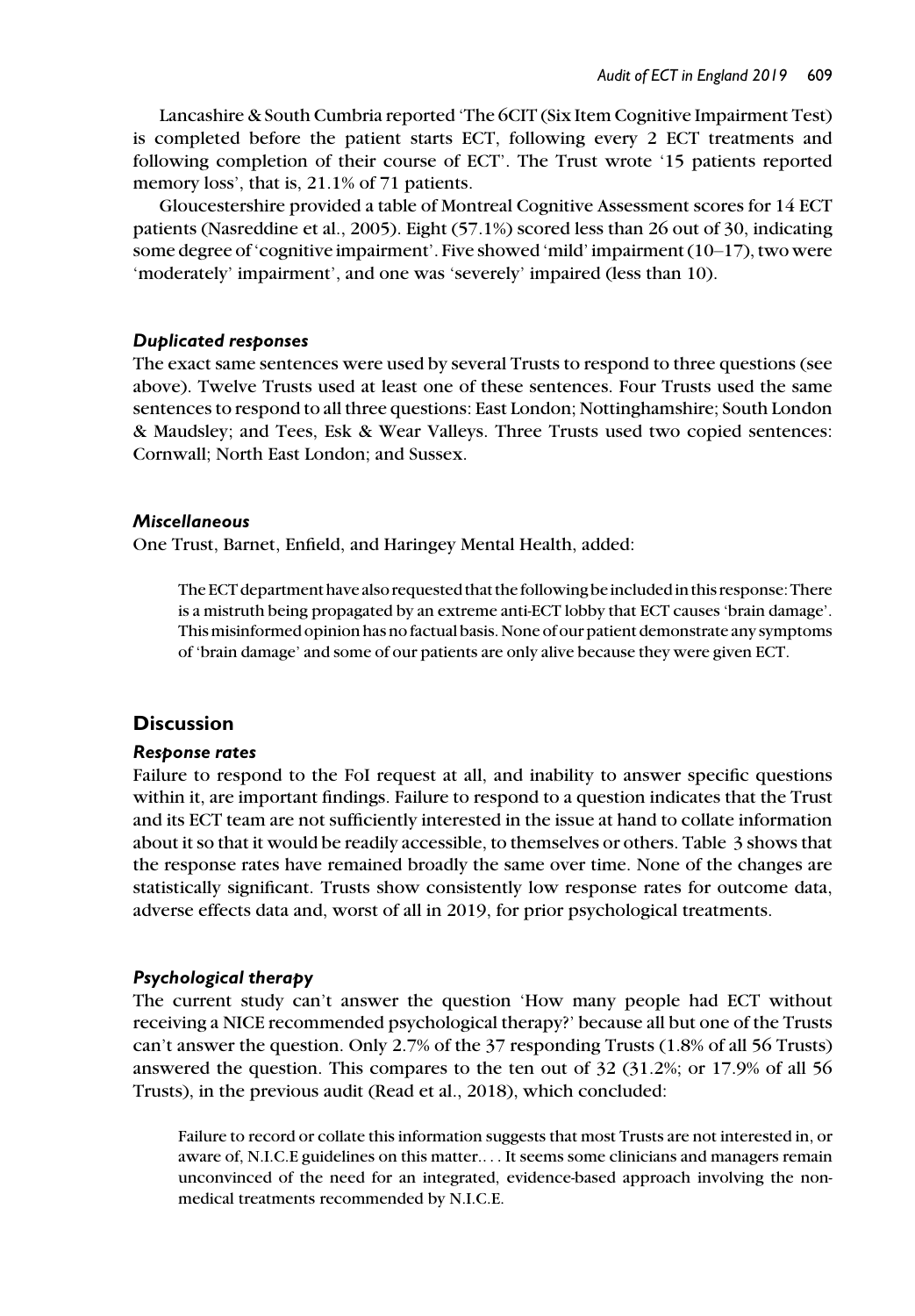In support of its recommendation for psychological treatments, NICE cites a metaanalysis of 17 randomized control trials of such treatments (van t'Hof, Cuijpers, Waheed, & Stein, 2011). Electricity and convulsions cannot address the social causes of depression, such as loss, neglect, and abuse, that are often the focus of talking therapies (Bowden, Holtum, Shankar, Cooke, & Kinderman, 2020; Cromby, Harper, & Reavey, 2013; Johnstone & Boyle, 2020).

Neither its surveys (Buley et al., 2017) nor its Standards for Accreditation (ECTAS, 2020) mention the NICE recommendations about only using ECT 'when other treatments have failed'.

Psychologists and other mental health staff should try, in their multidisciplinary teams, to ensure that people are offered evidence-based psychological treatments before being offered ECT. NICE recommended therapies for depression include cognitive behavioural therapy, interpersonal therapy, behavioural activation, behavioural couples therapy, counselling, and psychodynamic psychotherapy (National Institute of Clinical and Health Excellence, 2017).

While some patients who are being considered for ECT may not be appropriate for therapy if in the acute stages of severe depression, psychological interventions at a systemic level may be very useful. For example, the widespread practice of team formulation (DCP, 2011), which is a form of supervision, may be helpful in containing staff anxiety and thus reducing the perceived need for coercive interventions of all kinds (Johnstone, 2019). All severely depressed people deserve our persistent efforts to establish a therapeutic relationship within which needs and worries can be ascertained and reassurance given.

#### Change in ECT usage in England over time

A 1980 survey estimated that 27,000 people received ECT in Great Britain in 1980, down from about 50,000 in the early 1970s (Pippard & Ellam, 1981). Department of Health reports for England (Department of Health, 1989, 1999) show that the number of individual administrations of ECT fell from 159,600 in 1980 to 109,707 in 1989, and then to 65,928 in 1999. If the average number of administrations per course of treatment was the same as now (ten), the number of people given ECT in England had fallen to about 11,000 in 1989 and about 6,500 in 1999. ECTAS began its national surveys in 2012/2013. By 2016/2017, it reported, for England, a 'decline from previous years', to just 2,135 (Buley et al., 2017).

(Our previous audit wrongly reported a low point of 1,300, incorrectly citing a 2006 ECTAS study (Cresswell, Hood, & Lelliott, 2007) which was for 3 months only, and for the whole of the United Kingdom.)

Extrapolating from the 44 Trusts responding to Freedom of Information requests by the Guardian newspaper, an estimated average of 2,748 people per year received ECT in England annually for the period 2012 to 2016 (Davies & Duncan, 2017; Read et al., 2018). This is very similar to the 2,822 estimate from our 2011–2015 audit (Read et al., 2018).

The current study can also provide only an estimate. Multiplying the average number of annual ECT recipients for the 37 Trusts (53.1) by 56, the total number of mental health trusts, produces a total of 2,974. Meanwhile, the most recent ECTAS survey, for 2018/ 2019 (Cartwright, 2019), does not state how many of the 108 clinics surveyed are in England so we cannot extrapolate a total for England. However, the average number of ECT patients per clinic (24.2) remained essentially unchanged from 2015/2016 (23.7) so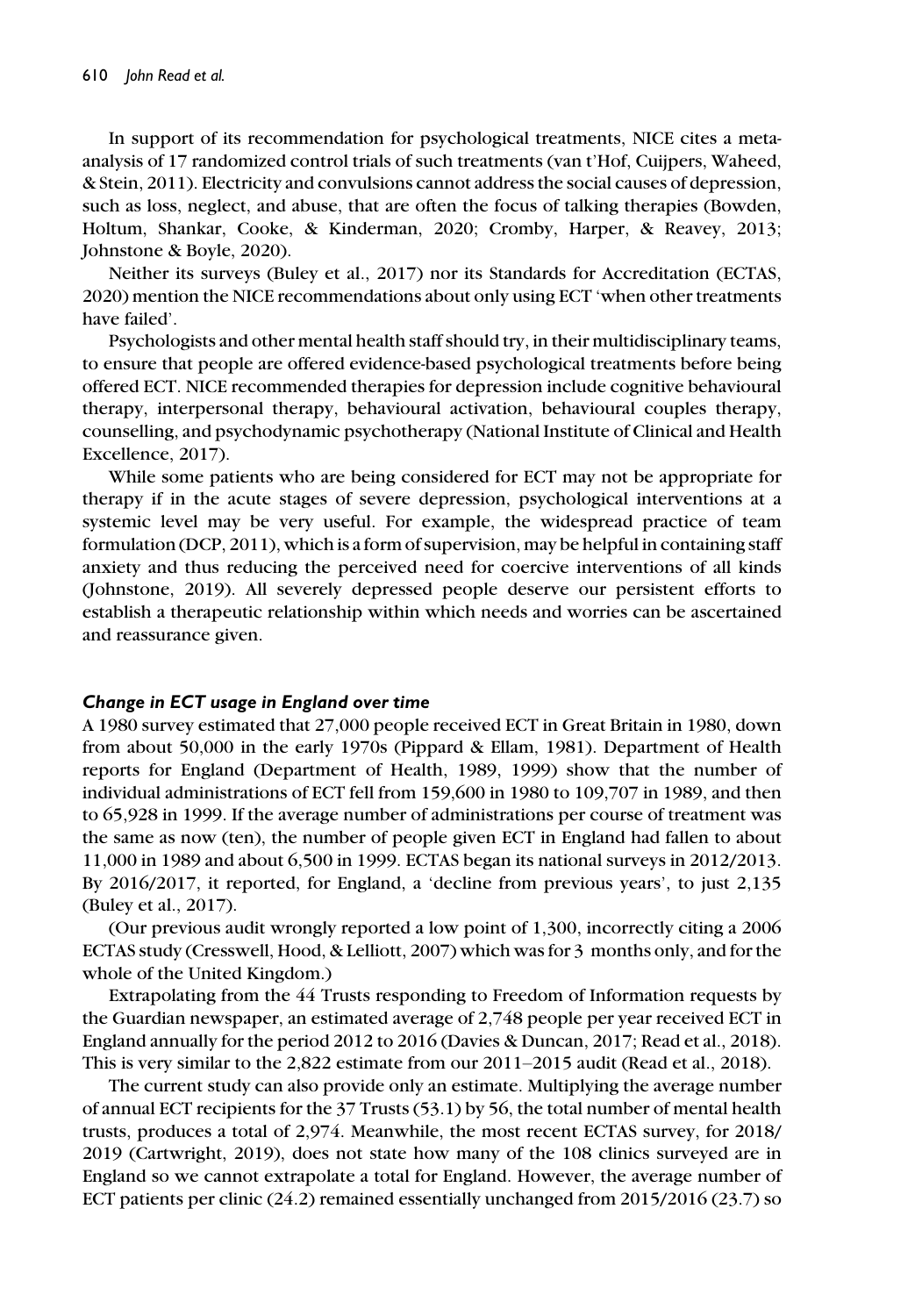the total number of ECT recipients in England is unlikely to have changed significantly from ECTAS's 2015/2016 figure of 2,135.

It is unclear why the Freedom of Information requests of our two audits and the Guardian produce figures consistently about 20% higher than the ECTAS surveys (with similar response rates). All we can reasonably conclude is that the number of people receiving ECT in England annually for the last 8 years has been somewhere between 2,100 and 3,000.

The fact that we cannot be more precise is consistent with the overall lack of monitoring of this controversial treatment. Nevertheless, the numbers are about 5% of the number in the 1970s. Whether the decline is stalled or is gradually continuing, as the 2015/2016 ECTAS report suggested, is unclear. There seems to have been no further decline between the 2015/2016 and 2018/2019 ECTAS surveys. The mean for the 21 Trusts that provided data for both our own audits had fallen slightly, from 50.7 (2011– 2015) to 47.3 (2019), but that is not statistically significant (see Table 2).

Although the way ECTAS reports the number of ECT clinics by nations is not consistent, it can be calculated that the number of clinics in England, Wales, Northern Ireland, and Ireland combined fell by 9%, from 117 in 2016 to 108 in 2019; and the number in England and Wales combined fell 18%, from 104 in 2013 to 85 in 2019. This may, however, be partly explained by merging catchment areas.

|                                                                             | 2019 audit ( $n = 37$ ) | Previous audit ( $n = 32$ ) |
|-----------------------------------------------------------------------------|-------------------------|-----------------------------|
| Mean ECT patients for all Trusts                                            | 53.1 (SD 35.8)          | 50.4 (SD 30.2)              |
| Mean ECT patients for the 21 Trusts<br>responding to both audits            | 47.3 (SD 19.4)          | 50.7 (SD 25.5)              |
| Median ECT patients per 100,000 population                                  | 3.9                     | 4.3                         |
| % Female                                                                    | 66.7%                   | 66.1%                       |
| % Over 60                                                                   | 58.0%                   | 56.5%                       |
| % Without consent                                                           | 36.6%                   | 38.7%                       |
| % of Trusts with SOAD process non-compliant<br>with Mental Health Act       | $18.2%$ <sup>a</sup>    | $30.0%^{b}$                 |
| % of Trusts with record of previous<br>Psychological Therapies <sup>c</sup> | 2.7%                    | 31.2%                       |
| % using Clinical Global Impressions scale <sup>c</sup>                      | 45.9%                   | 50.0%                       |
| % using only the CGI <sup>c</sup>                                           | 18.9%                   | 18.7%                       |
| % using Validated Depression Scale <sup>c</sup>                             | 29.7%                   | 40.6%                       |
| % using independent outcome assessment <sup>c</sup>                         | 0%                      | 0%                          |
| % with Outcome data <sup>c</sup>                                            | 16.2%                   | 12.5%                       |
| % using Validated Adverse effects measure <sup>c</sup>                      | 24.3%                   | 43.7%                       |
| % with Adverse Effects data <sup>c</sup>                                    | 18.9%                   | 12.5%                       |
| % with follow-up assessment of any kind <sup>c</sup>                        | 2.7%                    | 0%                          |

Table 2. Comparison of the responses of the current audit (2019) with the previous audit (2011, 2013 & 2015)

<sup>a</sup>Four of the 22 providing data re SOADs.

<sup>b</sup>Six of the 20 providing data re SOADS.

<sup>c</sup>Based on all participating Trusts ( $n = 37$ ;  $n = 32$ ).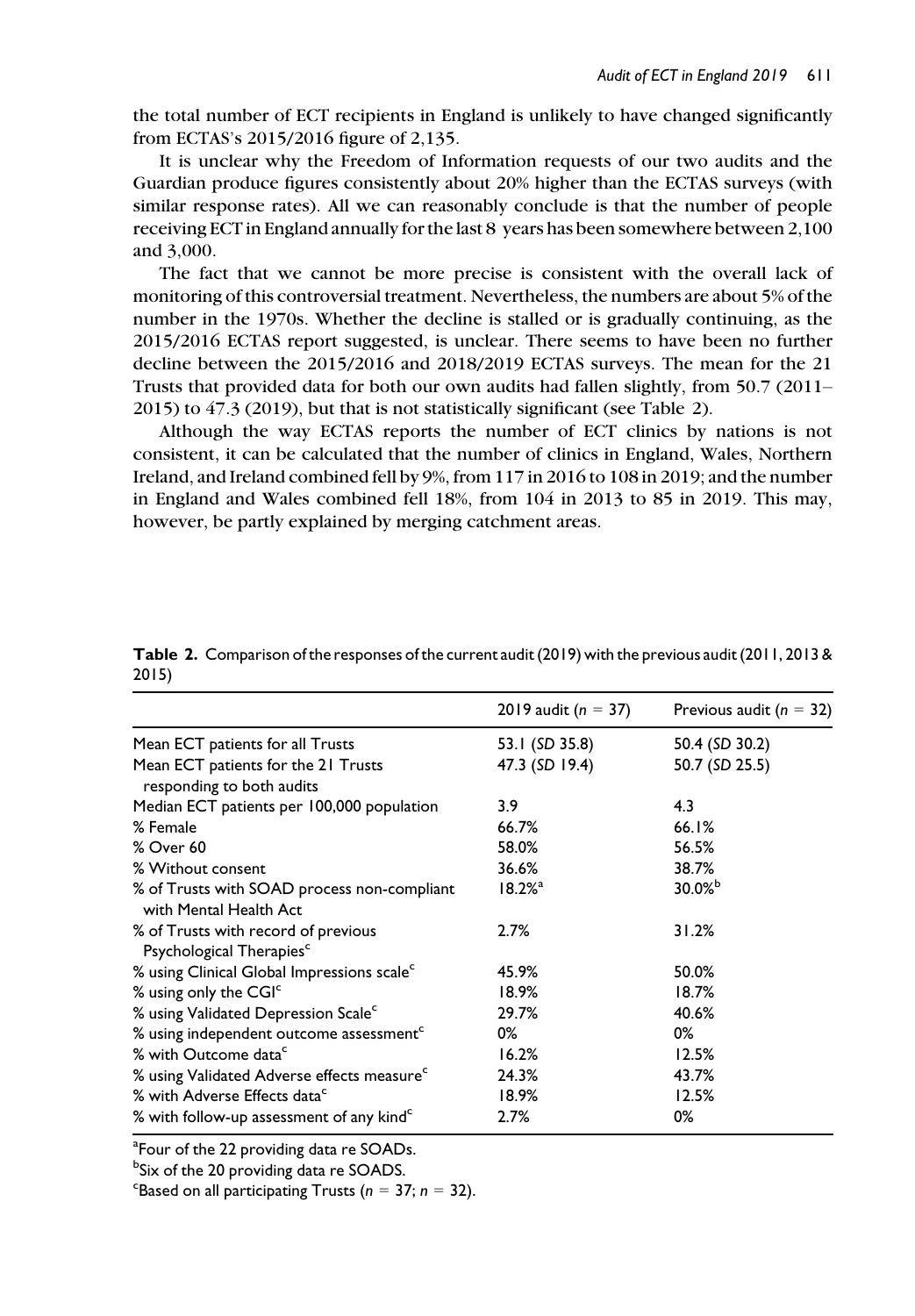#### Regional variation

The 47-fold difference between highest and lowest per capita ECT usage was higher than the 12-fold difference in our previous audit. The per capita rates for the 21 Trusts responding to both audits (2011–2015 vs. 2019) were highly correlated  $(r = .73)$ ,  $p < .001$ ), suggesting consistency over time in terms of relative per capita rates.

This high variability is consistent with variations around the world (Leiknes et al., 2012) and has long been the case. A 1980 RCPsych survey found fivefold differences between regions and 17-fold differences between hospitals, which they partly explained by the wide range of psychiatrists' personal opinions about ECT (Pippard & Ellam, 1981).

Numbers for individual Trusts are not reported by ECTAS, so the enormous variation remains invisible and requires neither explanation nor solution.

#### Age

Four of the 35 Trusts answering the question (11.4%) had given ECT to a child (under 18): Avon & Wiltshir; Barnet, Enfield & Haringey; Oxford Health; and Southern Health. This is similar to the two out of 27 Trusts (7.4%) in each of 2011, 2013, and 2015. Only one Trust (Oxford Health) reported use of ECT on a child in both audits.

There are no placebo-controlled studies of ECT's efficacy or safety for people under 18. We believe that ECT should never be used on the developing brains of children and adolescents. One Trust (Dorset) has developed its own policy: 'The trust does not treat patients under the age of 18 with ECT'.

The finding that 58.0% of ECT recipients were over 60 is similar to the 56.5% finding from the 2011 to 2015 audit. This is consistent with ECTAS surveys (Buley et al., 2017) and international findings (Leiknes et al., 2012). A recent ECTAS report (Buley et al., 2017) found that the average age of people receiving 'maintenance ECT' (where patients have relapsed so ECT is given repeatedly over time) was even older than those receiving normal ECT (66 vs. 61 years). Maintenance therapy is not recommended by NICE.

The Read et al. (2019) review found that the average age of the participants in the eleven placebo-controlled studies ranged from 35 to 53. Some had no patients over 60. A meta-analysis of the effectiveness of ECT for the 'depressed elderly' concluded 'None of the objectives of this review could be adequately tested because of the lack of firm, randomized evidence' (van der Wurff, Stek, Hooogendijk, & Beekman, 2003). There have been no randomized studies since then. The 2019 review demonstrated that there is no evidence that ECT works for its primary target group, depressed older people. There is evidence, however, that older people are particularly likely to end up with memory loss (Mosti & Brook, 2019; Sackeim et al., 2007). For many years, NICE Guidelines have stated: 'The risks associated with ECT may be greater in older people; exercise particular caution when considering ECT treatment in this group' (NICE, 2009). Instead of heeding this guidance, psychiatrists have continued to administer the procedure to this group at a disproportionately high rate. Meanwhile, ECTAS' accreditation standards do not set any age-related goals or targets, or address the issue in any way at all.

#### Gender

Two thirds of ECT recipients were women. In 57% of Trusts, twice as many men receive ECT as men. In the 2011–2015 audit, 66.1% were women. This is consistent with British (Buley et al., 2017) and international surveys (Leiknes et al., 2012). Women have been the predominant recipients of ECT for decades. Furthermore, a recent ECTAS survey found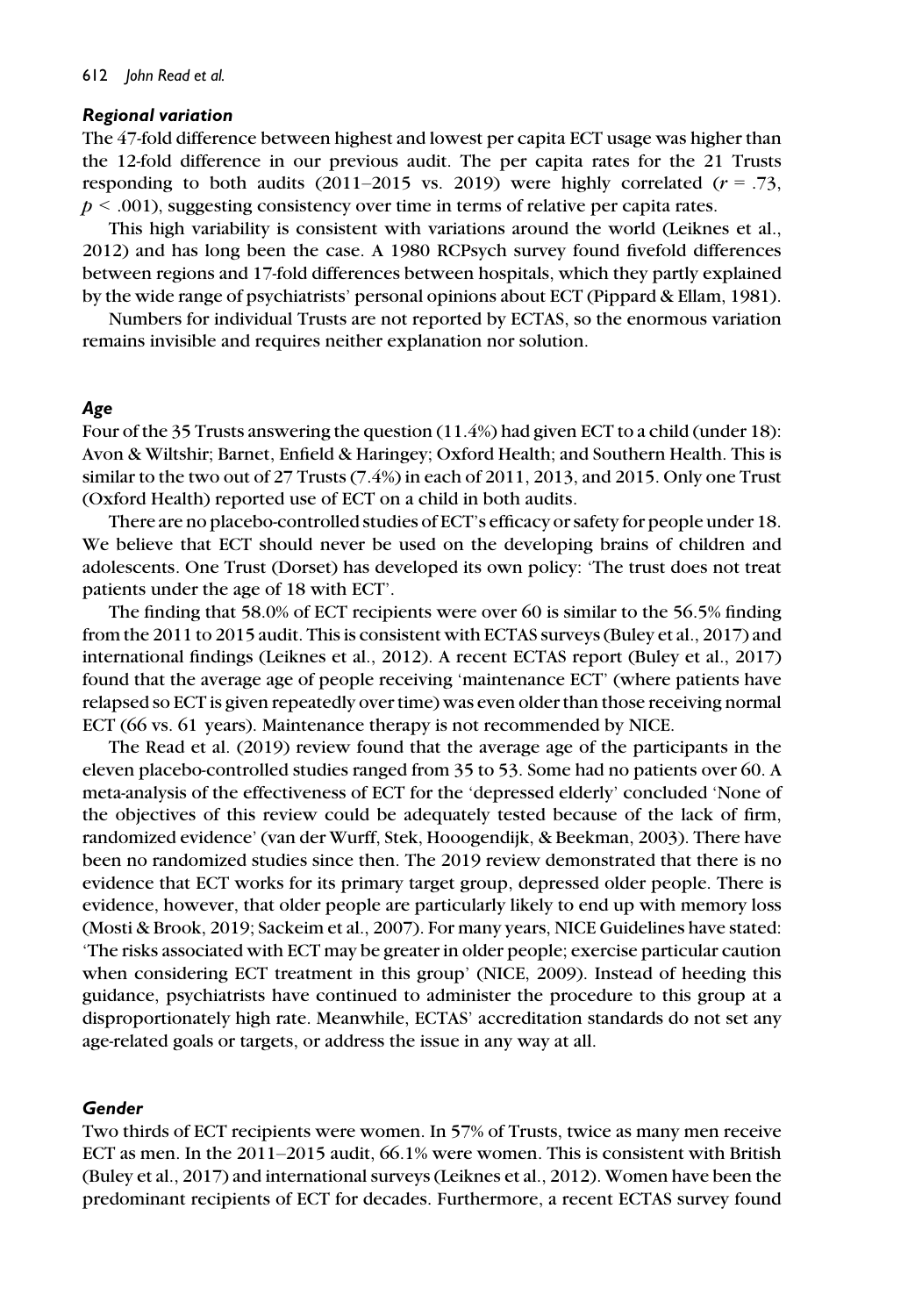that women were even more likely to be subjected to 'maintenance ECT' (74%) than to 'acute ECT' (67%; Buley et al., 2017). This differential usage is not based on evidence that ECT is more effective for women than men. There isn't any (Read et al., 2019). But, again, there *is* evidence that women suffer more persistent/permanent memory loss than men (Sackeim et al., 2007). As we said in 2018:

If these findings about age and gender are partly or completely explained by higher levels of depression then one might wonder whether treatments that addressed the social causes of the gender's or age group's greater distress might be deployed rather than treatments that are blind to such causal disparities. Poverty and loneliness come to mind as possible candidates.

#### Consent

In the current audit, more than one in three people (36.6%) had received ECT without giving consent. The slight reduction from the 38.7% in our earlier audit (Read et al., 2018) is not statistically significant. Thus, no progress is being made towards reducing the use of force when administering this potentially damaging procedure. Of equal concern is the fact that 24.3% (9/37) of the participating Trusts, and 50% (28/56) of all mental health Trusts, could not readily provide this information. In our previous audit, 32.2% of participating Trusts and 60.7% of all Trusts failed to answer this question. This suggests that many Trusts still do not consider this issue important enough to even monitor. ECTAS also fails to monitor this issue in its surveys and has no benchmark or target in its accreditation standards.

Of the 22 Trusts that answered the question 'When a patient does not consent what professions does the Second Opinion Appointed Doctor consult?' (generously including the eight using the duplicated statement), 18 (82%) demonstrated compliance with the Mental Health Act -Section 58 (48.6% of the 37 participating Trusts, and 32.1% of all 56 Trusts). The 82% finding is similar to the 70% in the previous audit. The finding that only 59.5% (22/37) of participating Trusts, and 39.3% of all Trusts (22/56), could readily answer the question (including the eight duplicated statements) may be a cause for concern. It is difficult to know how to explain the fact that eight Trusts used exactly the same sentence from an unidentified source (without even acknowledging that it was a copy), rather than reporting on actual practice.

NICE guidelines state: 'there should be strict adherence to recognized guidelines about consent' (NICE, 2009). ECTAS, however, seems as indifferent as many of the Trusts appear to be. Their accreditation standards include the need to follow general 'provisions stipulated under the Mental Health Act 1983' when an adult patient is assessed as lacking capacity to consent, but make no reference to SOADs (ECTAS, 2020). ECTAS surveys also ignore this issue.

Genuine, informed consent requires the sharing of accurate information about efficacy, safety and alternatives. An analysis of information leaflets provided to patients by the same sample of NHS Trusts, and by the RCPsych, reveals a serious lack of reliable information (Harrop, Read, Geekie, & Renton, 2021).

## **Efficacy**

#### **Measures**

The fact that only 54.1% (20/37) of the participating Trusts, or 35.7% of all 56 Trusts, could readily state what outcome measures they used is of concern. This is even lower than the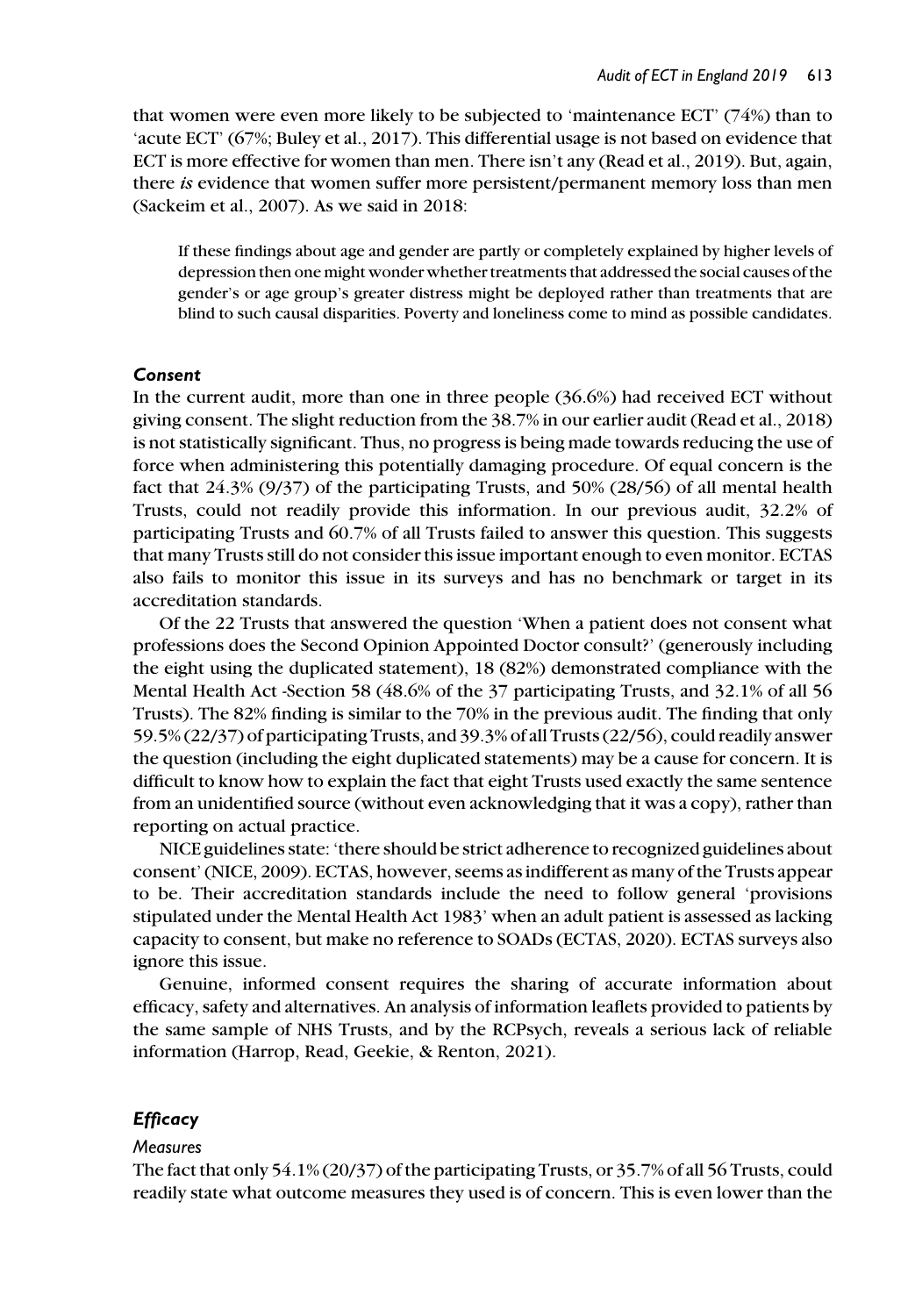previous audit, when the figures were 71.9% (23/32) and 41.1% (a non-significant difference). Nine Trusts choosing to substitute a sentence from an external source, rather than report the Trusts' actual practice, is less than ideal.

Seventeen of the 20 Trusts that did report measures (85.0%) cited the Clinical Global Impressions (CGI) scale, in which a single clinician records a subjective impression about improvement on a simple 7-point scale. Seven (35.0%) only used the CGI.

National Institute of Clinical and Health Excellence (2017) guidelines state: 'Clinical status should be assessed following each ECT session and treatment should be stopped when a response has been achieved, or sooner if there is evidence of adverse effects'. ECTAS's standards explicitly recommend that the CGI is used to do this: 'The patient's clinical status/symptomatic response is assessed and recorded at baseline, between each treatment session, and at the end of the treatment course using the Clinical Global Impression (CGI) scale'. Assuming that all Trusts' assessments met ECTAS frequency requirements (which at least one did not – see Results) the essential standard of using CGI was met by 85.0% of the Trusts responding to the question, 45.9% of participating Trusts (17/37), and 30.4% of all 56 Trusts. The corresponding figures for the previous audit were as follows: 69.6% (16/23), 50% (16/32), and 28.6% (16/56), suggesting that use of the subjective CGI may be increasing. Analysing only the 13 Trusts that had responded to this question in both audits the difference was statistically significant (84.6% vs. 69.2%;  $X^2 = 5.3, p = .02$ .

It is, unfortunately, only an 'aspirational' standard that 'Clinical response is monitored and recorded using a validated depression rating scale at least weekly between treatment sessions'. It seems that this ECTAS decision not to require a validated depression scale may have impacted the Trusts' behaviour. Only 11 of the 20 Trusts (55.0%) that responded to this question reported using such a scale. This translates to 29.7% of participating Trusts (11/37) and 19.6% of all Trusts (11/56). It is possible, however, that had ECTAS not included validated scales, albeit only as an 'aspirational' standard, even fewer Trusts would be using them. The corresponding figures for the previous audit were similar: 56.5% (13/23), 40.6% (13/32), and 23.2% (13/56), respectively. Perhaps ECTAS taking this issue more seriously by making it a required standard might increase the numbers in future.

Other ECTAS 'standards' that are merely 'aspirational' and are therefore not required for 'accreditation' include:

The patient is reviewed by the appropriate team at least once a month for the 3 months following an acute course of ECT.

and

Patients and their carers are offered the opportunity to formally feedback on their experiences of care and treatment.

## Data

Only six of the 37 Trusts (16.2%) in the current audit, and four of 32 Trusts (12.5%) in the previous one, could provide any outcome data. This translates to 10.7% (6/56) and 7.1% (4/56) of all Trusts. These very low response rates are difficult to understand as ECTAS reports CGI data from every clinic that responds to their surveys.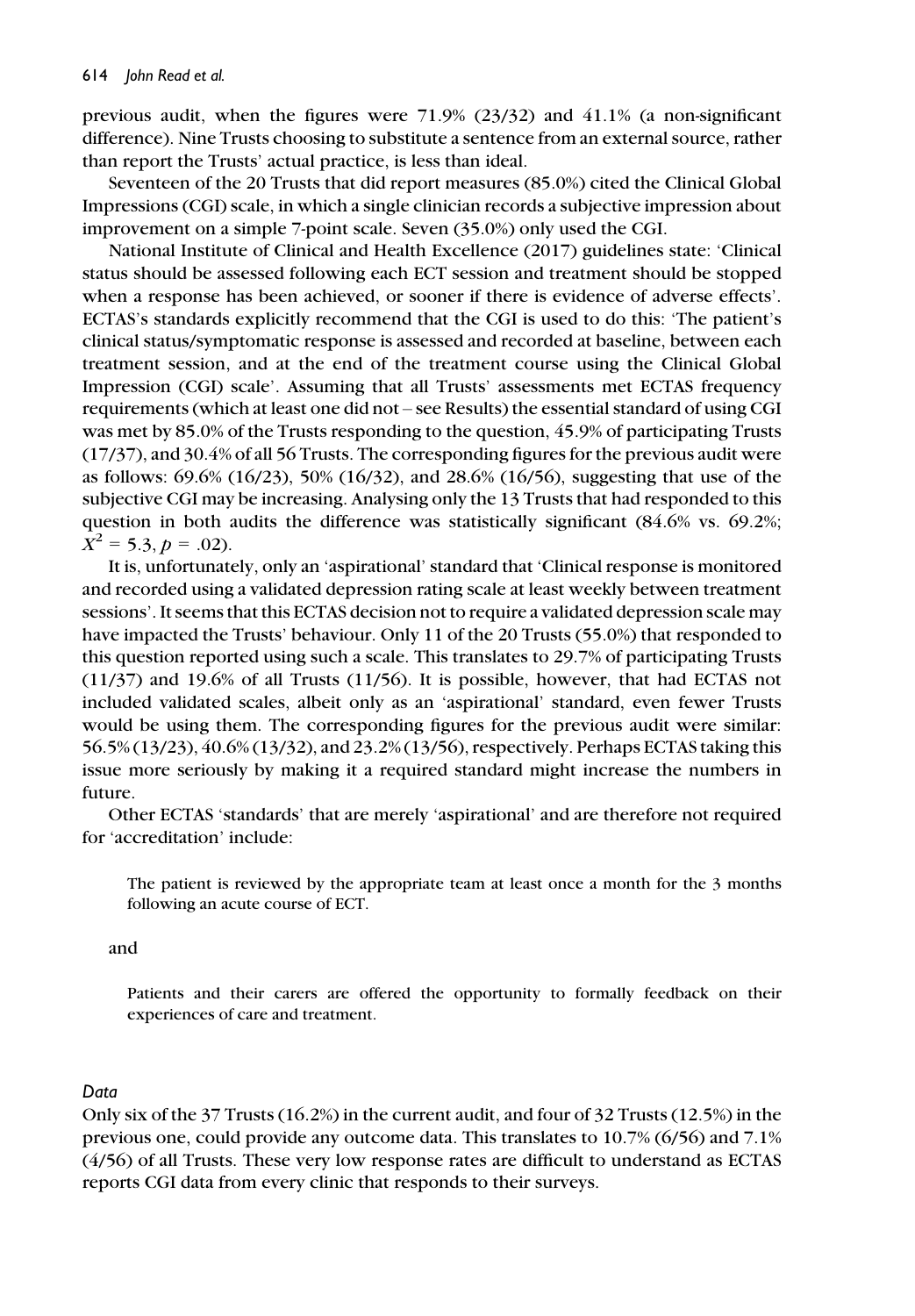All six providing data for the current audit provided CGI figures only. It is of concern that none of 56 Trusts could provide any data from any validated scale. ECTAS does not ask for these data in their surveys.

#### Adverse effects

#### **Measures**

A mandatory ECTAS standard is 'The patient memory is assessed before the first and after every four treatments using a standardized cognitive assessment tool'. Of the 21 responding Trusts, only nine (42.9%) named a standardized test of cognitive function. This is slightly lower than the  $66.7\%$   $(14/21)$  that had done so in our previous audit. Clearly no progress is being towards greater use of validated, standardized measures of these serious adverse effects. On the basis of our two audits, many ECT clinics should fail accreditation on this standard alone.

It is problematic that 16 Trusts could not state what measures they used to assess these common and serious side effects and alarming that seven of these obfuscated with a copied sentence about unspecified 'cognitive measures'.

Another ECTAS required standard is 'Subjective test of memory before every ECT using the Comprehensive Psychopathological Rating Scale (CPRS)'. This scale is mentioned by none of the Trusts, in either of the audits. The failure to provide any independent or (with one exception) any follow-up measures seems unsatisfactory. ECTAS does include the standard:

The patient is reviewed by the appropriate team at least once a month for the 3 months following an acute course of ECT'

This is, however, merely an aspirational standard. The RCPsych's 2013 ECT handbook (Waite & Eaton, 2013, p. 81) states:

Having reviewed all the literature we have concluded that there are no valid, reliable and repeatable tests that can easily be used in clinical practice.... The MMSE is widely used .....but is the wrong test used in the wrong place at the wrong time.

What is needed is specialist assessments by specialist staff. Yet the RCPsych's ECTAS standards categorize use of these tests as mandatory while categorizing the following standard as only 'aspirational':

Patients who experience memory problems have access to a specialist assessment by a neuropsychologist or memory assessment service.

So, under the guardianship of the RCPsych, ECT clinics can gain ECTAS 'accreditation' for using the tests that the RCPsych itself has identified as inappropriate, while not providing the necessary specialist assessments.

#### Data

It was disappointing that only seven Trusts in the current audit could provide any data on adverse effects. This represents 18.9% of the participating Trusts and 12.5% of all 56 Trusts. This is broadly consistent with the previous audit's findings of 12.5% (4/32) and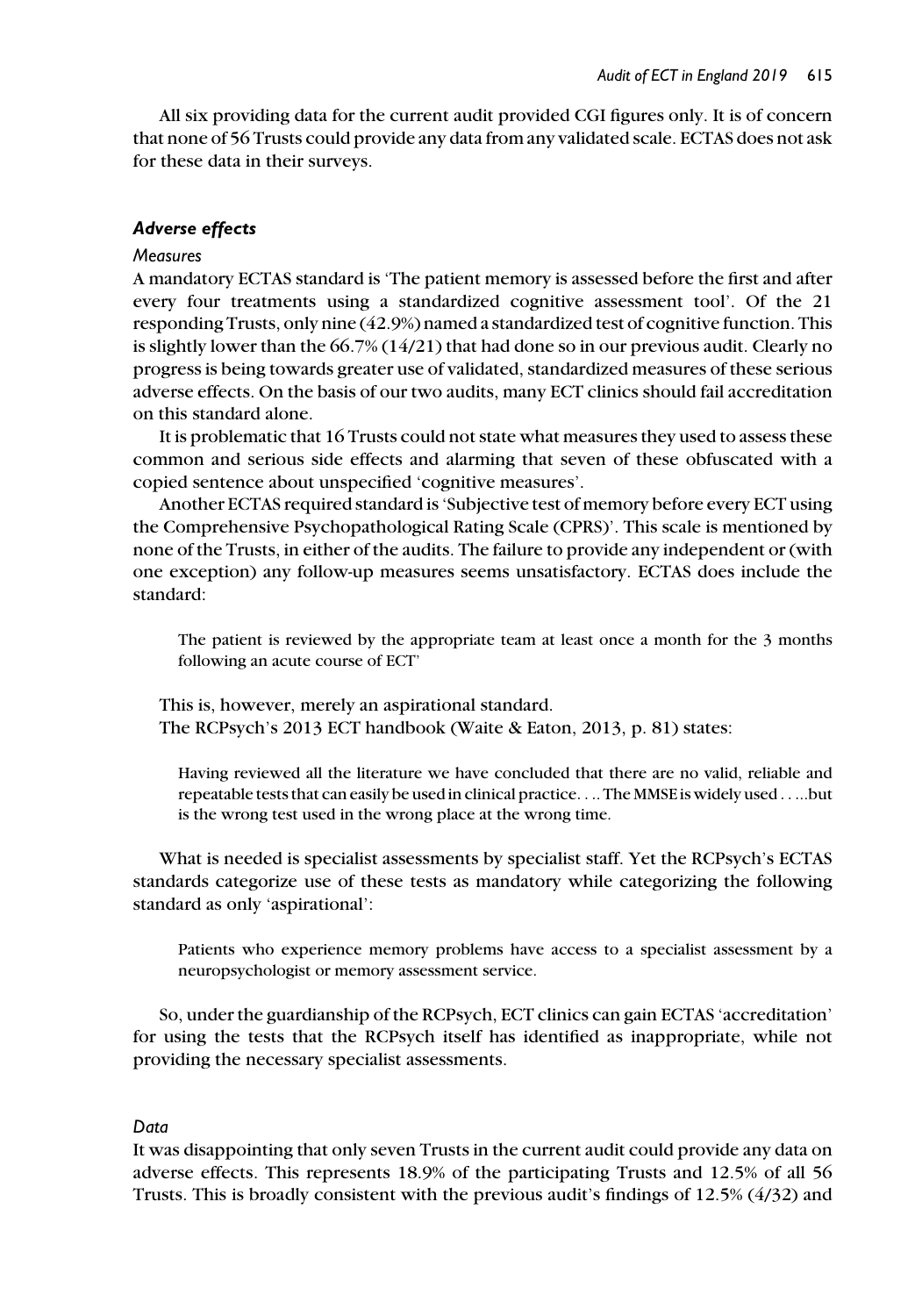7.1% (4/56). It is equally concerning that four of the seven reported no adverse effects whatsoever over a 12-month period, with an additional Trust reporting one very minor case. This represents just one case of any sort of adverse effects in 297 people. Given the high incidence of a plethora of adverse effects, temporary and persistent, these responses seem unlikely to be accurate.

It is noteworthy that the only two Trusts that appear to be taking adverse effects seriously reported rates of memory loss/cognitive impairment of 21% and 57%. This approximates the 12% to 55% range in the research studies summarized earlier. The annual ECTAS surveys of clinics do not ask about adverse effects.

All staff are responsible for ensuring that patients are fully informed of the high risk of memory loss and smaller risk of death. This may require discussion in multidisciplinary team meetings and reading the relevant research literature.

## Copied responses

The finding that 12 Trusts repeated exactly the same sentences as other Trusts in response to three of our questions, without acknowledging that the statement was copied or identifying its source, is difficult to understand. Three of the 12 Trusts (Cornwall, Dorset, and South London & Maudsley) also spontaneously shared another sentence, not in response to a question: 'We do know that the typical profile of patients seen at our service is consistent with data from ECTAS'. This duplication did not occur at all in the previous audit.

#### Limitations

The response rate of 66.1% (37/56 Trusts) is slightly higher than the 57.1% achieved by our previous independent audit (57.1%) and similar to the two most recent ECTAS surveys, in 2015/2016 – 60.7% (71/117 clinics) and 2018/2019 – 71.3% (77/108). Nevertheless, response rates to some questions were very low. These are, however, important findings in their own right, because they inform us about whether Trusts collate information on various issues (see Table 3).

|                          | 2019 Audit ( $n = 37$ ) (%) | Previous audit ( $n = 32;$ %) |
|--------------------------|-----------------------------|-------------------------------|
| Number of ECT patients   | 100                         | 100                           |
| Gender                   | 94.6                        | 87.5                          |
| Under 18                 | 94.6                        | 84.4                          |
| Over 60                  | 89.2                        | 84.4                          |
| Without consent          | 75.7                        | 68.7                          |
| SOAD personnel           | 59.5 <sup>a</sup>           | 62.5                          |
| Efficacy measures        | 54.1                        | 71.9                          |
| Efficacy data            | 16.2                        | 12.5                          |
| Adverse effects measures | 75.7 <sup>b</sup>           | 65.6                          |
| Adverse effects data     | 18.9                        | 12.5                          |
| Psychological treatment  | 2.7                         | 31.2                          |

Table 3. Ability to answer questions: current (2019) and previous (2011, 2013, and 2015) audits

 $^{\rm a}$ 22/37 includes the eight duplicated statements.;  $^{\rm b}$ 28/37 includes the seven duplicated statements.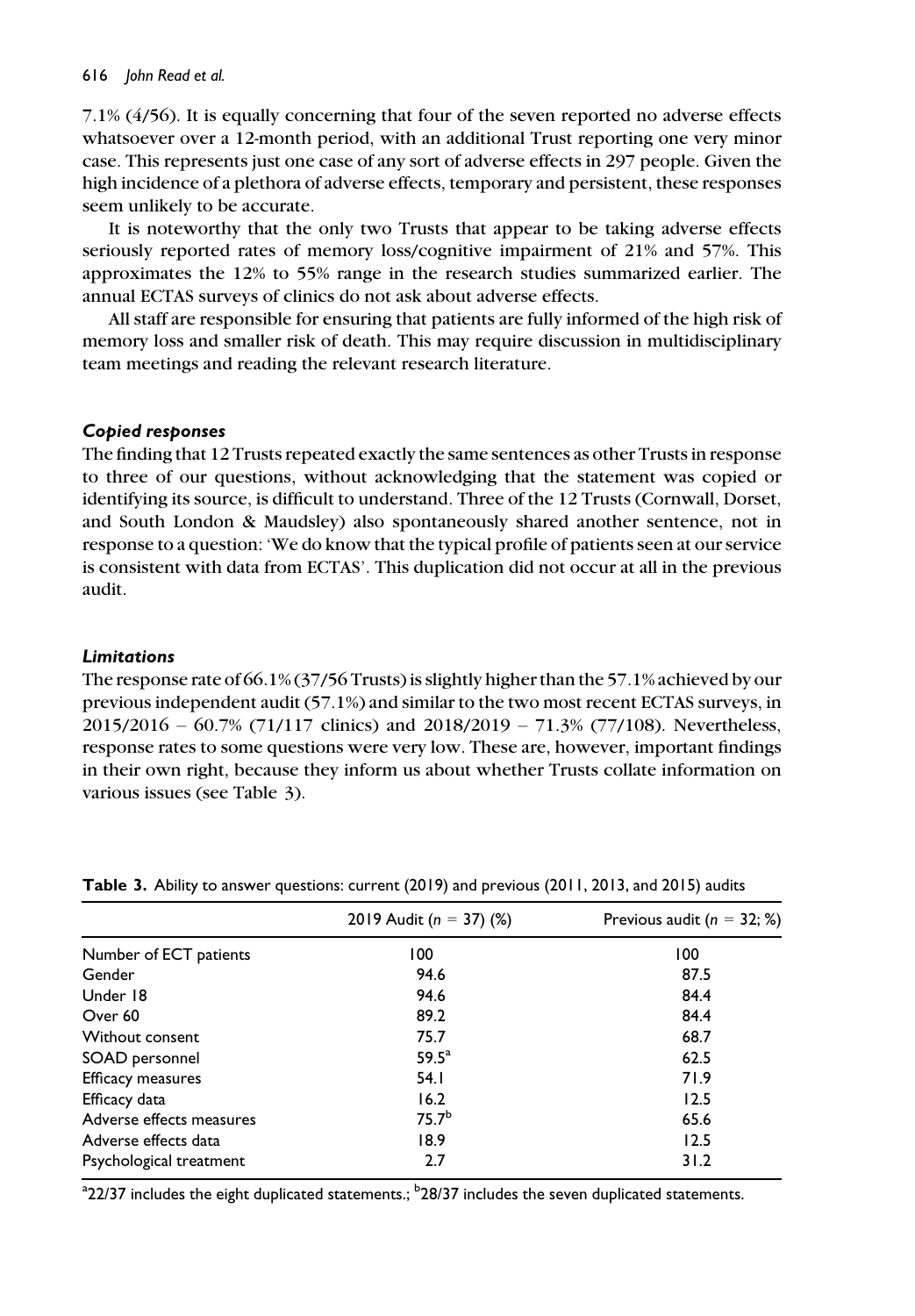Nine Trusts failed to provide any data for either of our audits: Dudley & Walsall Mental Health (now called Black |Country Trust); Essex Partnership; Norfolk & Suffolk; Northamptonshire; Sheffield Health & Social Care; and Tavistock & Portman.

The audit does not cover ECT administered outside the NHS.

#### Recommendations

Overall, the current audit found no improvement in the way ECT is being administered and monitored in England since the previous independent covering 2011–2015 (Read et al., 2018). The recommendations, therefore, sadly, remain exactly the same:

A return to comprehensive national annual audits seems urgently needed. These should include attention to compliance with N.I.C.E. guidelines and mental health legislation. In the meantime, all mental health service providers must take responsibility for monitoring their own adherence to government guidelines and the law, and should familiarize themselves with the research literature on the long-term benefits and adverse effects of this controversial treatment. A multidisciplinary investigation into the ongoing excessive use of ECT on women and older people seems long overdue.

Monitoring and accreditation needs to be transferred from the RCPsych to an independent body. In 2003, NICE reported that 'The ongoing deficiencies in current practice were highlighted to the Committee, and the Committee strongly believed that action is required to ensure that appropriate standards of care are enforced whenever ECT is undertaken and that outcomes are continuously monitored'. Seventeen years it seems the RCPsych's ECTAS may have failed to address NICE's concerns or embrace their best practice recommendations. They are monitoring patients using cognitive tests which the RCPsych describes as neither valid, reliable nor repeatable (Waite & Eaton, 2013). Informed consent falls below both UK legal requirements and NICE expectations. ECTAS does not seem to have addressed the large regional discrepancies identified by NICE in 2003 and subsequently by our two audits, and there is scant evidence that all alternative treatment avenues are being explored before ECT is given.

## Conflict of interest

The authors report no conflict of interests. The authors alone are responsible for the content and writing of the manuscript.

## Author contribution

John Read, PhD (Conceptualization; Formal analysis; Investigation; Methodology; Project administration; Writing – original draft; Writing – review & editing) Christopher Harrop (Conceptualization; Data curation; Investigation; Methodology; Project administration; Writing – review & editing) Jim Geekie (Conceptualization; Data curation; Methodology; Project administration; Writing – review & editing) Julia Renton (Conceptualization; Methodology; Project administration; Writing – review & editing) Sue Cunliffe (Investigation; Resources; Validation; Writing – review & editing).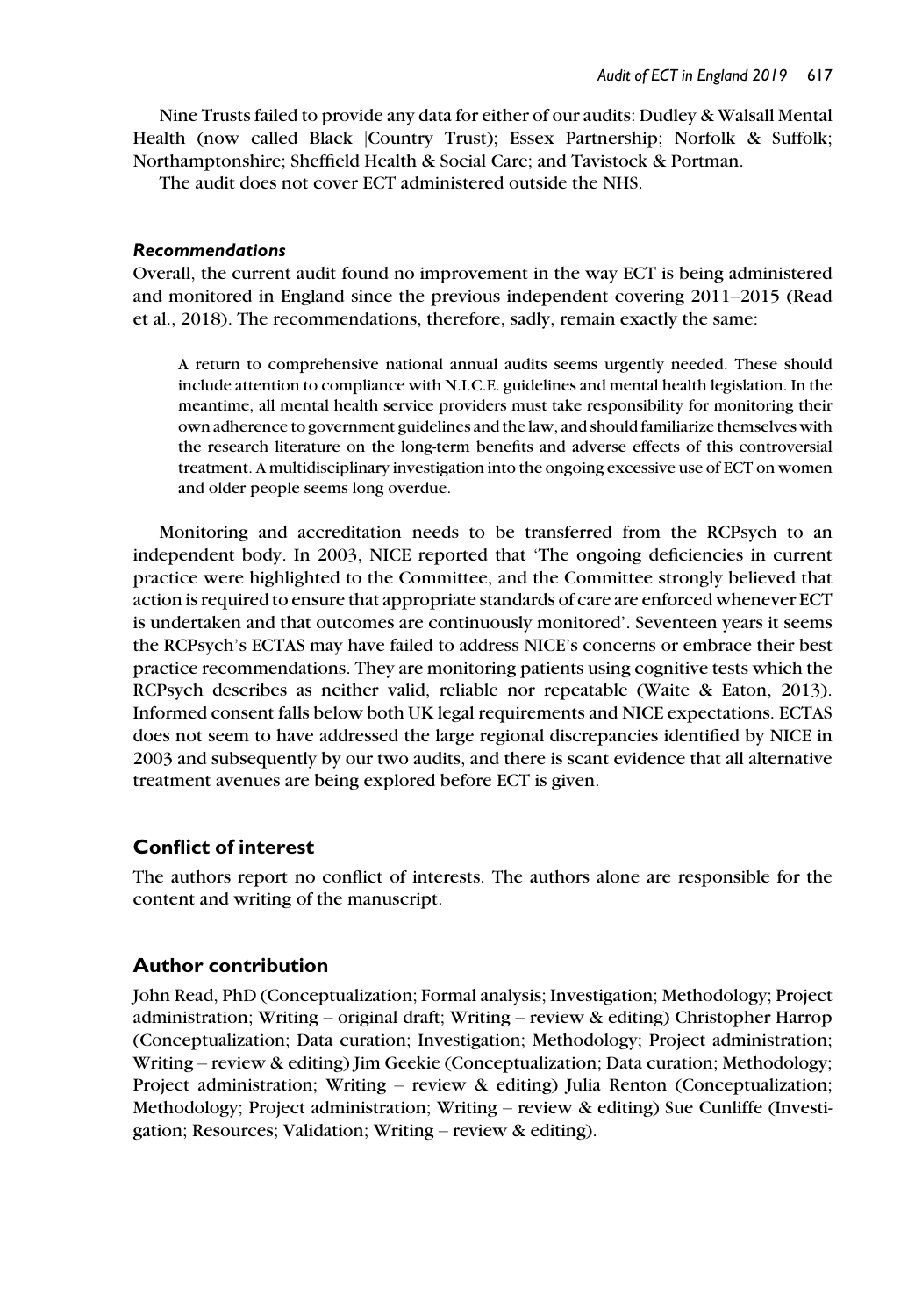## Data availability statement

Data available on request from corresponding author.

## **References**

- Bowden, G., Holtum, S., Shankar, R., Cooke, A., & Kinderman, P. (2020). Understanding depression: Why adults experience depression and what can help. Leicester, UK: British Psychological Society.
- Breggin, P. (2008). Brain-disabling treatments in psychiatry. New York, NY: Springer.
- Brink, S. (2020). Comment (August 7) on M. Vlessides. Experts call for immediate suspension of ECT: Others push back, Medscape, July 24.<https://www.medscape.com/viewarticle/934536>
- Buley, N., Copland, E., & Hodge, S. (2017). ECT minimum dataset 2016-17: Activity data report -England, Wales, Northern Ireland & Republic of Ireland. London, UK: Electroconvulsive Therapy Accreditation Service.
- Cartwright, V. (2019). ECTAS update. Report presented at ECTAS National Forum, May 29th. London, UK: Royal College of Psychiatrists.
- Cresswell, J., Hood, C., & Lelliott, P. (2007). Second National Report. October 2005 October 2007. Electroconvulsive Therapy Accreditation Service, 2007.
- Cromby, J., Harper, D., & Reavey, P. (2013). Sadness and worry. In J. Cromby, D. Harper & P. Reavey (Eds.), Psychology, mental health and distress (pp. 193-218). London, UK: Palgrave.
- Davies, N., & Duncan, P. (2017). Electroconvulsive therapy on the rise again in England. The Guardian, April 17.
- Department of Health. (1989). ECT: England Financial year 1988/1989. London, UK: Government Statistical Service.
- Department of Health. (1999). ECT: Survey covering the period from January 1999 to March 1999, England. London, UK: Government Statistical Service.
- Department of Health. (2003). ECT: Survey covering the period from January 2002 to March 2002, England. London, UK: Author.
- Department of Health, Ministry of Justice. (2009). Mental Health Act 2007. Chapter, 3, 27. Retrieved from<https://www.legislation.gov.uk/ukpga/2007/12/notes/contents>
- Division of Clinical Psychology. (2011). Good practice guidelines on the use of psychological formulation. Leicester, UK: British Psychological Society.
- Duma, A., Maleczek, M., Panjikaran, B., Herkner, H., Karrison, T., & Nagele, P. (2019). Major adverse cardiac events and mortality associated with electroconvulsive therapy: A systematic review and meta-analysis. Anesthesiology, 130, 83–91.<https://doi.org/10.1111/acps.12721>
- ECT Accreditation Service (ECTAS). (2020). Standards for the administration of ECT (15th ed.). London, UK: Royal College of Psychiatry.
- Johnstone, L. (2019). Team formulation: Applications of current models to reduce restrictive practice. [https://acpuk.org.uk/team\\_formulation/](https://acpuk.org.uk/team_formulation/)
- Johnstone, L., & Boyle, M. (2020). A Straight Talking Introduction to the Power Threat Meaning Framework: An alternative to Psychiatric diagnosis. Ross, UK: PCCS Books.
- Harrop, C., Read, J., Geekie, J., & Renton, J. (2021). How accurate are ECT patient information leaflets provided by mental health services in England and the Royal College of Psychiatrists? An independent audit. Ethical Human Psychology and Psychiatry, in press.
- Leiknes, K., Jarosh-von Schweder, L., & Hoie, B. (2012). Contemporary use and practice of electroconvulsive therapy worldwide. Brain and Behaviour, 2, 283-344. [https://doi.org/10.](https://doi.org/10.1002/brb3.37) [1002/brb3.37](https://doi.org/10.1002/brb3.37)
- Mosti, C., & Brook, M. (2019). The cognitive effects of Electroconvulsive Therapy: A critical review. Psychiatric Annals, 49, 152–156.<https://doi.org/10.3928/00485713-20190313-02>
- Mutz, J., Vipulananthan, V., Carter, B., Hurlemann, R., Fu, C., & Young, A. (2019). Comparative efficacy and acceptability of non-surgical brain stimulation for the acute treatment of major